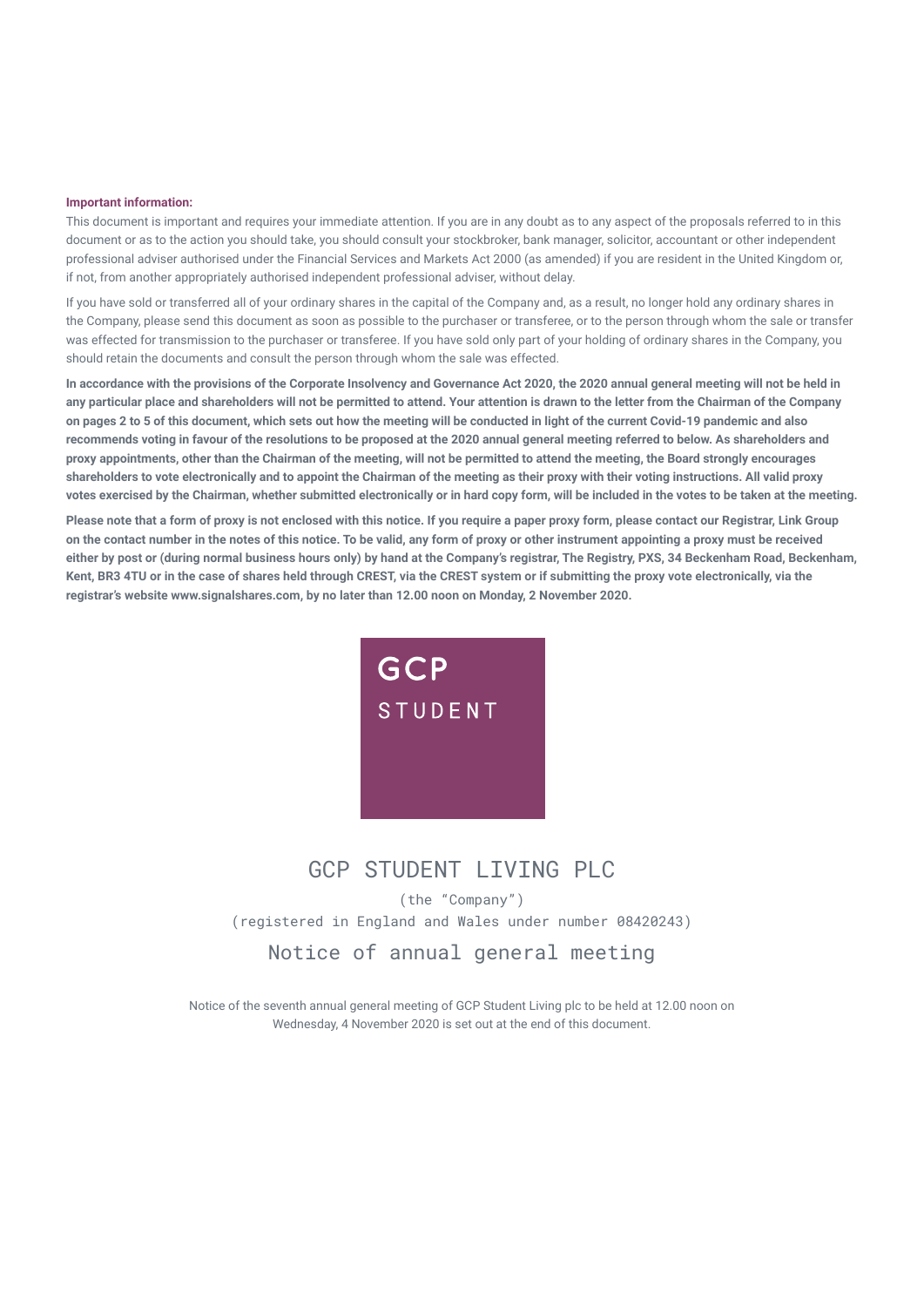Beaufort House 51 New North Road Exeter EX4 4EP

5 October 2020

Dear shareholder,

# **Annual general meeting 2020**

I am pleased to enclose the notice of the seventh annual general meeting of the Company which will be held at 12.00 noon on Wednesday, 4 November 2020. The notice of annual general meeting, which follows this letter, sets out the business to be considered at the meeting. The purpose of this letter is to explain certain elements of that business to you.

# **Meeting arrangements**

The ongoing impact of the Covid-19 pandemic has led to the imposition of restrictions on public gatherings. As a consequence, it has been necessary to make changes to the way in which we conduct this year's annual general meeting. In light of the UK Government's current guidance on public gatherings, and the legislation set out in Schedule 14 of the Corporate Insolvency and Governance Act 2020, the Board has concluded that shareholders will not to be permitted to attend the annual general meeting in person this year.

The annual general meeting will be held by electronic means with the minimum necessary quorum of two shareholders in order to conduct the business of the meeting.

Instead of attending this year's annual general meeting, shareholders are asked to exercise their votes by submitting their proxy electronically or by post as soon as possible, and these must be received by no later than 12.00 noon on Monday, 2 November 2020. Shareholders who wish to appoint a proxy are recommended to appoint the Chairman of the meeting as their proxy. As a result of the current UK Government restrictions, if a shareholder appoints someone else as their proxy, that proxy will not be able to attend the meeting in order to cast the shareholder's vote.

To ensure that shareholders still have an opportunity to engage with the Board and the Investment Manager of the Company, shareholders who have a question for the Board are invited to submit them to the Company Secretary via email to gcpstudentliving@linkgroup.co.uk and we will arrange for a response to be provided to you, where appropriate.

We will continue to monitor the evolving impact of the pandemic and, if it becomes appropriate or necessary to make changes to the proposed format of the annual general meeting, we will inform shareholders as soon as we can.

We would like to thank all shareholders for their co-operation and understanding in these challenging times.

Shareholders are being asked to vote on various items of business, being: the receipt and acceptance of the strategic report, Directors' report, Auditor's report and the consolidated financial statements for the year ended 30 June 2020; the receipt and approval of the Directors' remuneration report and policy; the re-election of Directors; the re‑appointment of Ernst & Young LLP as Auditor; the authorisation of the Directors to determine the remuneration of the Auditor; the approval of the Company's dividend payment policy; the authorisation of the Directors to allot ordinary shares and disapply statutory pre‑emption rights for certain issues of ordinary shares; the authorisation of the Company to make market purchases of ordinary shares; the holding of general meetings (other than annual general meetings) on not less than 14 clear days' notice; and the cancellation of some of the amount standing to the credit of the Company's share premium account. Resolutions 1 to 11 will be proposed as ordinary resolutions and resolutions 12 to 15 will be proposed as special resolutions.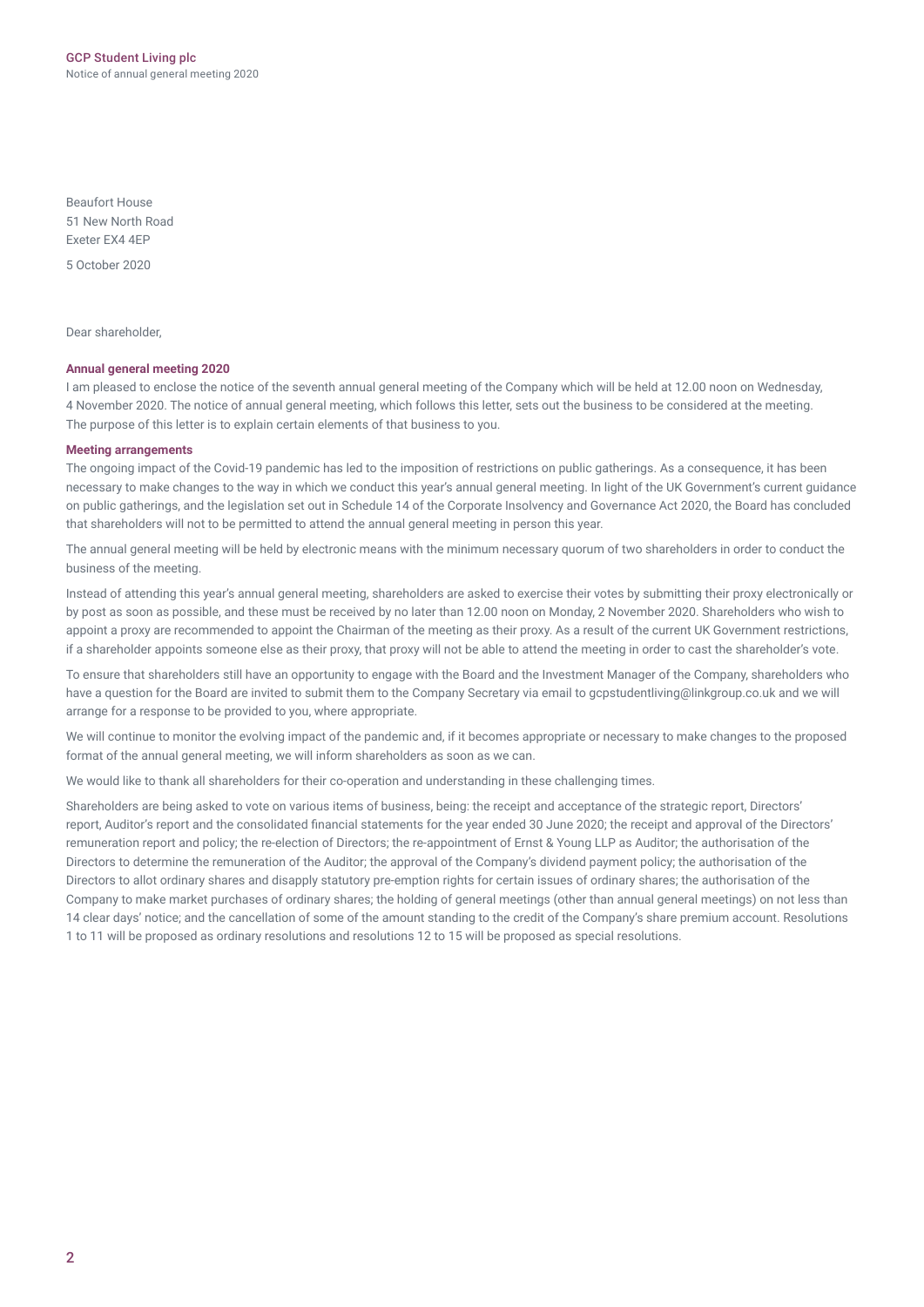## **Poll voting**

Each of the resolutions to be considered at the annual general meeting will be voted on by way of a poll. This ensures that shareholders who are unable to attend the annual general meeting but who have appointed proxies who attend the meeting have their votes taken into account. The results of the polls will be announced to the London Stock Exchange and published on the Company's website as soon as possible after the conclusion of the annual general meeting.

# **Resolutions**

#### Resolution 1 – To receive the annual report and financial statements

The Directors are required to present the strategic report, Directors' report and Auditor's report and the consolidated financial statements for the year ended 30 June 2020 to the meeting. These are contained in the annual report which is included in this mailing.

### Resolution 2 and 3 – To receive and approve the Directors' remuneration report and policy

Shareholders have an annual advisory vote on the Directors' remuneration report and a binding vote, to be held at least every three years, on the remuneration policy of the Directors. Shareholders are being requested to vote on the receipt and approval of the Directors' remuneration report for the year ended 30 June 2020 and the Directors' remuneration policy, as set out on pages 69 to 72 of the annual report.

## Resolutions 4 to 7 – To re-elect the Directors

In accordance with the provisions of the AIC Code of Corporate Governance (the "AIC Code"), all Directors of the Company are subject to annual re-election.

As set out in the corporate governance statement in the annual report, following formal performance evaluation, the Board confirms that the performance of each of the Directors seeking re-election continues to be effective and demonstrates commitment to the role, and that each Director continues to be independent. Therefore, the Board believes that it is in the best interests of shareholders that these Directors be re-elected.

As mentioned in the Chairman's statement in the full annual report, Robert Peto will be retiring as a Director and Chairman of the Company at the conclusion of the annual general meeting this year and is therefore not seeking re-election. He will be replaced as Chairman by Mr Hunter.

Mr Hunter is deemed by his fellow independent Board members to be independent in character and judgement and free of any conflicts of interest. As set out in his biography in the annual report, he is also chairman of Capital & Regional plc and Custodian REIT PLC. The Board is satisfied that Mr Hunter is able to commit sufficient time to the affairs of the Company and will continue to be able to do so once appointed as Chairman.

The Directors believe that the Board has an appropriate balance of skills, experience, knowledge and diversity. Full biographies of all the Directors are set out on pages 56 and 57 of the annual report and are also available for viewing on the Company's website **www.gcpstudent.com**.

# Resolutions 8 and 9 – To re-appoint Ernst & Young LLP as Auditor of the Company and to authorise the Directors to determine the remuneration of the Auditor

At each general meeting at which the Company's financial statements are presented to its members, the Company is required to appoint an auditor to serve from the conclusion of that meeting until the conclusion of the next such meeting. The Board, on the recommendation of the audit and risk committee, recommends the re‑appointment of Ernst & Young LLP. Resolution 9 gives authority to the Directors to determine the Auditor's remuneration.

# Resolution 10 – To approve the Company's dividend payment policy

The Company's policy is to pay dividends on a quarterly basis, with dividends typically declared in October, January, April and July and paid in December, March, June and September each year. As the fourth dividend is payable prior to the annual general meeting, it is declared as an interim dividend and, accordingly, there is no final dividend payable.

The Board is conscious that this means that shareholders will not be given the opportunity to vote on the payment of a final dividend. Accordingly, it has been decided that shareholders will be asked to confirm their ongoing approval of the Company's current dividend policy to continue to pay four interim dividends per year (which in the year under review have totalled 6.15 pence per share) with the objective of regular, sustainable, long-term dividends with inflation-linked characteristics. This is set out in resolution 10.

# Resolution 11 – To authorise the Directors to allot ordinary shares

Resolution 11, an ordinary resolution, would give the Directors the authority to allot ordinary shares of the Company up to an aggregate nominal amount equal to £455,019 (representing 45,501,900 ordinary shares and approximately 10% of the total issued share capital at the date of this notice). This authority replaces the authority given to the Directors at the Company's last annual general meeting and would be given for the period ending on 31 December 2021 or, if earlier, the date of the annual general meeting to be held in 2021, when a resolution for its renewal will be proposed. The Directors have no present intention of exercising such authority but it will give them flexibility should appropriate business opportunities arise.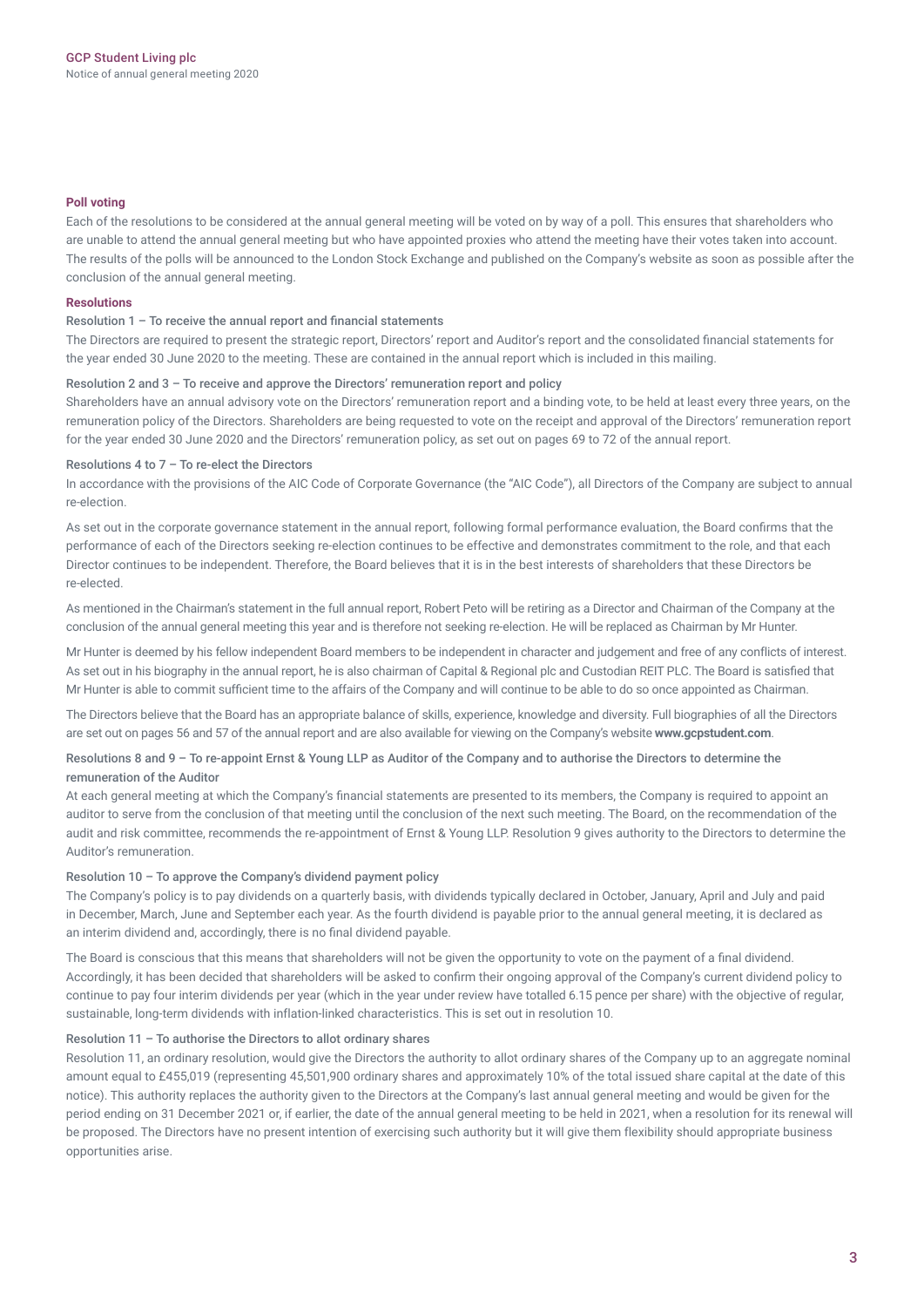#### **Resolutions** continued

#### Resolution 12 – To authorise the Directors to disapply pre‑emption rights

Resolution 12, a special resolution, is being proposed to authorise the Directors to disapply the statutory pre-emption rights of existing shareholders in relation to the issue of ordinary shares for cash or the sale of ordinary shares out of treasury up to an aggregate nominal amount of £455,019 (representing approximately 10% of the total issued share capital at the date of this notice). This authority replaces the similar authority given at the last annual general meeting. This authority, if approved by shareholders, will expire at the earlier of the annual general meeting to be held in 2021, when a resolution for its renewal will be proposed, and 31 December 2021. Any ordinary shares issued on a non pre-emptive basis under this authority will be issued at a price of no less than the prevailing net asset value per ordinary share at the time of allotment together with a premium intended to at least cover the costs and expenses of the relevant issuance of shares.

No shares were held in treasury during the year or as at the date of the notice of the annual general meeting.

#### Resolution 13 – To approve the purchase of the Company's own shares

At the annual general meeting held on 6 November 2019, the Company was granted authority to purchase up to 14.99% of the Company's ordinary share capital in issue at that date, amounting to 62,006,679 ordinary shares. No ordinary shares have been bought back under this authority.

A special resolution has been passed by shareholders granting the Directors authority to repurchase up to 14.99% of the Company's shares then in issue at each annual general meeting of the Company since its IPO in 2013. Resolution 13, a special resolution, will renew the Company's authority to make market purchases of up to 14.99% of its ordinary share capital as at the date of this notice (being 68,207,352 ordinary shares), either for cancellation or placing in treasury at the determination of the Directors.

Purchases of ordinary shares will be made within guidelines established from time to time by the Board. Any purchase of ordinary shares would be made only out of the available cash resources of the Company. The maximum price which may be paid for an ordinary share must not be more than the higher of (i) 5% above the average of the closing mid-market value of ordinary shares for the five business days before the purchase is made, and (ii) the higher of the price of the last independent trade and the highest current independent bid for the ordinary shares on the trading venue where the purchase is carried out. The minimum price which may be paid is 1 pence per ordinary share.

The Directors will consider repurchasing ordinary shares in the market if they believe it to be in shareholders' interests as a whole and as a means of correcting any imbalance between supply of and demand for the ordinary shares. The Directors will have regard to the Company's REIT status when making any repurchase and will only make such repurchase through the market at prices (after allowing for costs) below the relevant prevailing net asset value per ordinary share and otherwise in accordance with guidelines established from time to time by the Board. Purchases of ordinary shares may be made only in accordance with the Companies Act 2006, the Listing Rules of the Financial Conduct Authority and all other applicable legal and regulatory requirements.

Ordinary shares will be repurchased only at prices (after allowing for costs) below the net asset value per ordinary share, which should have the effect of increasing the net asset value per ordinary share for remaining shareholders. The Directors would consider holding as treasury shares any ordinary shares which the Company purchases pursuant to the authority proposed to be granted by resolution 13. This authority, if approved by shareholders, will expire at the earlier of the annual general meeting to be held in 2021, when a resolution for its renewal will be proposed, and 31 December 2021.

Shareholders should note that the purchase of ordinary shares by the Company is at the absolute discretion of the Directors and is subject to the working capital requirements of the Company and the amount of cash available to the Company to fund such purchases. Accordingly, no expectation or reliance should be placed on the Directors exercising such discretion on any one or more occasions. However, the Directors believe that the flexibility for the Company to be able to make such purchases may be beneficial to shareholders in certain circumstances and, accordingly, is seeking authority for the Company to make market purchases of its own shares.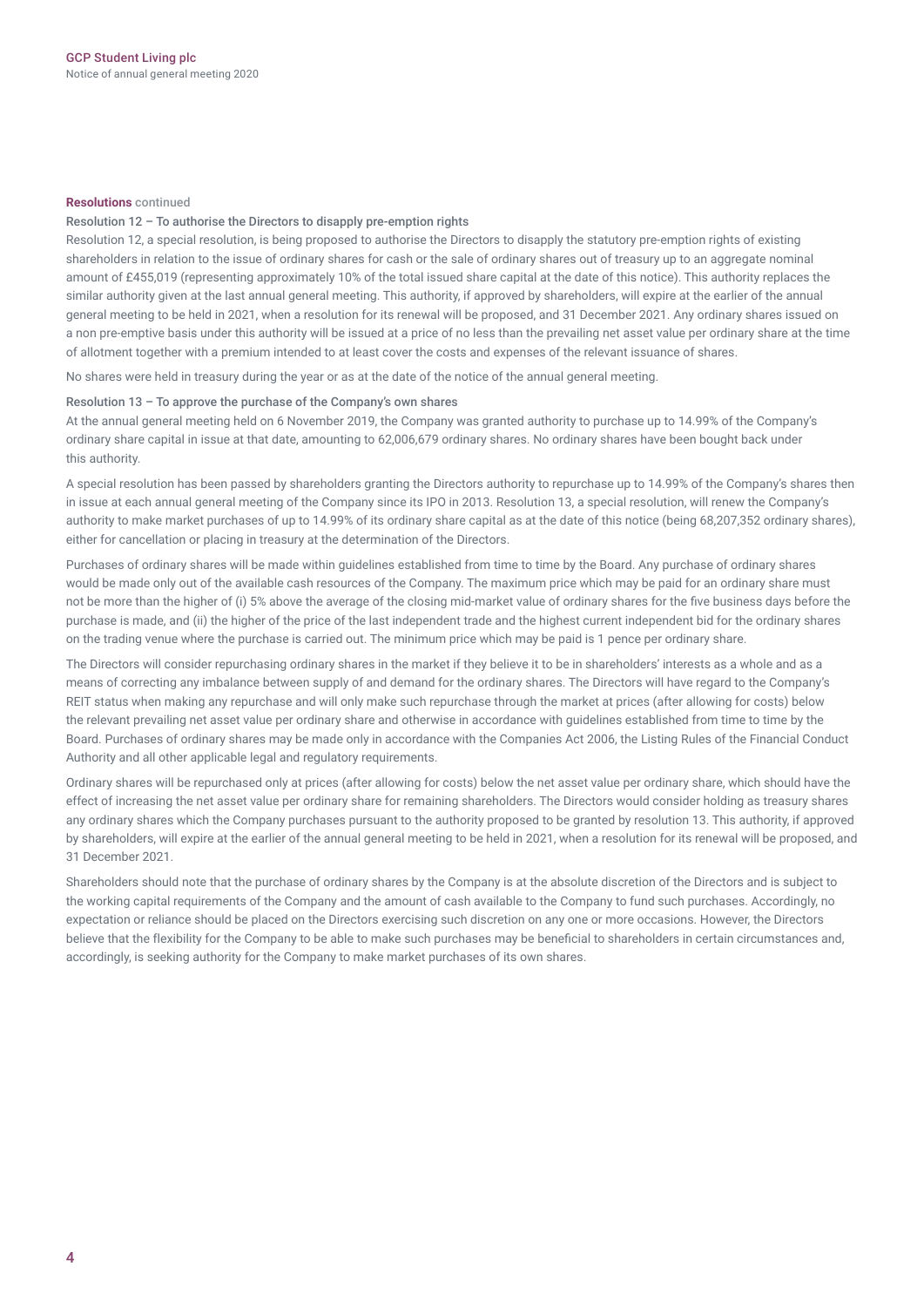#### Resolution 14 – Notice period for general meetings

Under the Companies Act 2006, the notice period of general meetings (other than an annual general meeting) is 21 clear days' notice unless the Company: (i) has gained shareholder approval for the holding of general meetings on 14 clear days' notice by passing a special resolution at the most recent annual general meeting; and (ii) offers the facility for all shareholders to vote by electronic means. The Company would like to preserve its ability to call general meetings (other than an annual general meeting) on less than 21 clear days' notice. The shorter notice period proposed by resolution 14 would not be used as a matter of routine, but only where the flexibility is merited by the business of the meeting and is thought to be in the interests of shareholders as a whole. The approval will be effective until the date of the annual general meeting to be held in 2021, when it is intended that a similar resolution will be proposed.

# Resolution 15 – Cancellation of share premium

The Company's share premium account has built up over time and there is now approximately £525,748,403 currently standing to the credit of this account. The share premium account is a non-distributable reserve and the Company is therefore unable to use the amount standing to the credit of this account for the purpose of, amongst other things, making distributions to shareholders. However, the Companies Act 2006 permits the Company (subject to the approval of shareholders and the consent of the Court) to cancel some or all of its share premium account and credit the resulting sum to the Company's distributable reserves, which, amongst other things and subject to the financial performance of the Company, will provide the Company with increased flexibility when considering future distributions to shareholders. The Directors will only make distributions out of the reserves created by the cancellation if they consider it to be in the best interests of the Company and shareholders as a whole (and other stakeholders) at the time.

The Company is proposing to cancel the sum of £52,574,840 standing to the credit of the share premium and to credit this sum to the Company's distributable reserves. The cancellation will not involve any distribution or repayment of capital by the Company and will not reduce the underlying net assets of the Company. There will be no change to the number of ordinary shares in issue (or their nominal value) following implementation of the cancellation and no new share certificates will be issued as a result of the capital reduction.

The cancellation requires the passing of resolution 15 as a special resolution of the Company at the annual general meeting and the subsequent approval of the Court. The cancellation will not be effective until the order of the Court confirming the cancellation has been registered with the registrar of companies.

# **Board recommendation**

The Directors consider each resolution being proposed at the annual general meeting to be in the best interests of the Company and shareholders as a whole and they unanimously recommend that all shareholders vote in favour of them, as they intend to do in respect of their own beneficial shareholdings (which represent approximately 0.02% of the Company's issued ordinary shares as at 5 October 2020).

#### **Action to be taken**

If you would like to vote on the resolutions you may appoint a proxy online at **www.signalshares.com**. Alternatively, if you hold your shares in CREST, you can appoint a proxy via the CREST system. Notice of your appointment of a proxy should reach the Company's registrar by 12.00 noon on Monday, 2 November 2020. If you hold your shares through a nominee service, please contact the nominee service provider regarding the process for appointing a proxy.

Yours sincerely,

**Robert Peto** Chairman 5 October 2020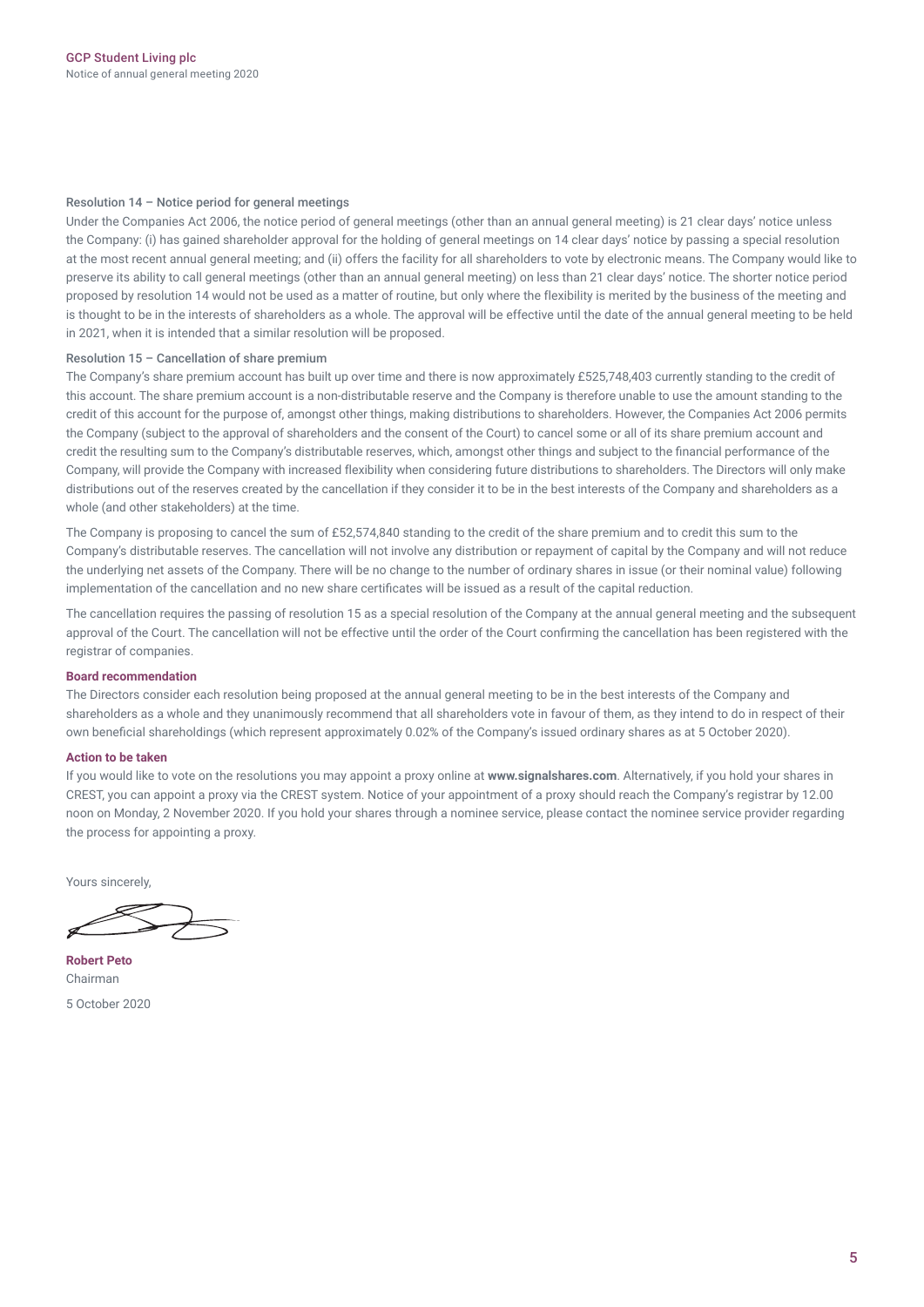# NOTICE OF ANNUAL GENERAL MEETING

NOTICE IS HEREBY GIVEN that the seventh ANNUAL GENERAL MEETING of GCP Student Living plc will be held at 12.00 noon on Wednesday, 4 November 2020 to consider and vote on the resolutions below.

Resolutions 1 to 11 (inclusive) will be proposed as ordinary resolutions; this means that for each of those ordinary resolutions to be passed, more than half of the votes cast must be in favour. Resolutions 12 to 15 (inclusive) will be proposed as special resolutions; this means that for each of those resolutions to be passed, at least three-quarters of the votes cast must be in favour.

# **Ordinary resolutions**

- 1. To receive and, if thought fit, to accept the strategic report, Directors' report, Auditor's report and the consolidated financial statements for the year ended 30 June 2020.
- 2. To receive and approve the Directors' remuneration report for the year ended 30 June 2020, as set out in the Company's annual report and consolidated financial statements for the year ended 30 June 2020.
- 3. To receive and approve the Directors' remuneration policy for the year ended 30 June 2020, as set out in the Company's annual report and consolidated financial statements for the year ended 30 June 2020.
- 4. To re-elect Gillian Day as a Director of the Company.
- 5. To re-elect Malcolm Naish as a Director of the Company.
- 6. To re-elect Marlene Wood as a Director of the Company.
- 7. To re-elect David Hunter as a Director of the Company
- 8. To re-appoint Ernst & Young LLP as Auditor to the Company, to hold office from the conclusion of this meeting until the conclusion of the next general meeting at which financial statements are laid before the Company.
- 9. To authorise the Directors to determine the remuneration of the Auditor of the Company.
- 10. To approve the Company's dividend policy to continue to pay four interim dividends per year, which in the year ended 30 June 2020 have totalled 6.15 pence per share, with the objective of regular, sustainable, long-term dividends with inflation-linked characteristics.
- 11. THAT the Directors be and they are hereby generally and unconditionally authorised in accordance with section 551 of the Companies Act 2006 (the "Act") to exercise all the powers of the Company to allot ordinary shares of 1 pence each in the capital of the Company ("ordinary shares") up to an aggregate nominal value of £455,019 equivalent to approximately 10% of the issued share capital of the Company as at 5 October 2020, such authority to expire (unless previously renewed, varied or revoked by the Company in general meeting) at the earlier of the conclusion of the annual general meeting of the Company to be held in 2021 and 31 December 2021, save that the Company may, at any time prior to the expiry of such power, make offers or enter into agreements which would or might require ordinary shares to be allotted or sold after the expiry of such power and the Directors may allot or sell ordinary shares in pursuance of such an offer or agreement as if such power had not expired.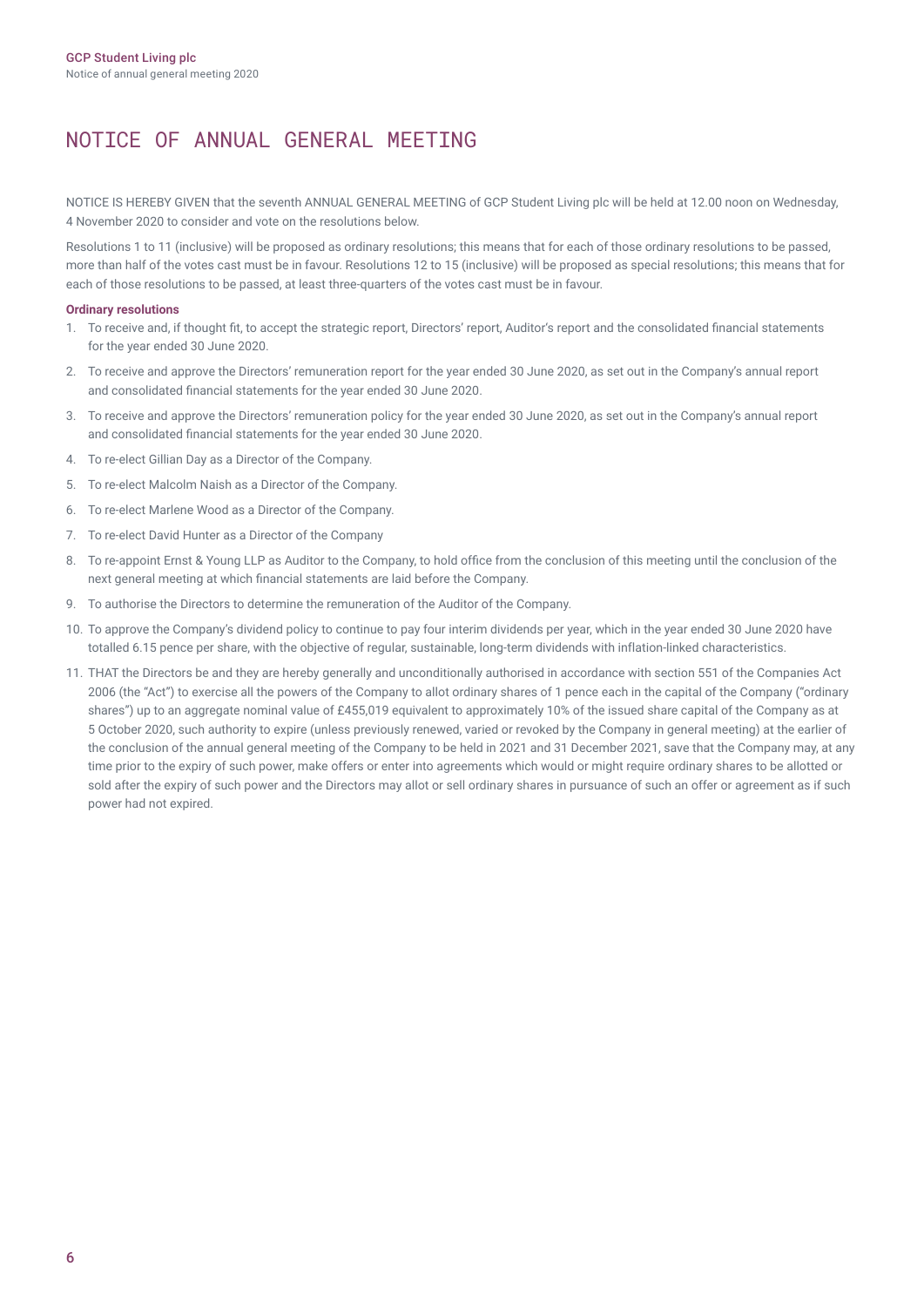#### **Special resolutions**

- 12. THAT, conditional upon the passing of resolution 11 above, the Directors be and they are hereby empowered, in accordance with sections 570 and 573 of the Companies Act 2006 (the "Act"), to allot and to sell ordinary shares from treasury for cash, pursuant to the authority conferred on the Directors by resolution 11 above, as if section 561 of the Act did not apply to any such allotment or sale up to an aggregate nominal amount of £455,019 (equivalent to approximately 10% of the issued share capital of the Company as at 5 October 2020), such power to expire at the earlier of the conclusion of the annual general meeting of the Company to be held in 2021 and 31 December 2021 (unless previously renewed, varied or revoked by the Company in general meeting) save that the Company may, at any time prior to the expiry of such power, make an offer to enter into an agreement which would or might require ordinary shares to be allotted or sold after the expiry of such power and the Directors may allot or sell ordinary shares in pursuance of such an offer or agreement as if such power had not expired.
- 13. THAT the Company be and is hereby generally and unconditionally authorised in accordance with section 701 of the Companies Act 2006 (the "Act") to make market purchases (within the meaning of section 693(4) of the Act) of ordinary shares provided that:
	- a) the maximum number of ordinary shares hereby authorised to be purchased is 68,207,352 (representing 14.99% of the ordinary shares in issue as at the date of this notice);
	- b) the minimum price which may be paid for each ordinary share is 1 pence;
	- c) the maximum price which may be paid for each ordinary share shall not be more than the higher of: (i) an amount equal to 105% of the average of the closing mid-market value of ordinary shares taken from the Daily Official List of the London Stock Exchange for the five business days immediately preceding the day on which the contract of purchase is made; and (ii) the higher of the price of the last independent trade in the ordinary shares and the highest then current independent bid for the ordinary shares on the trading venue where the purchase is carried out;
	- d) this authority will (unless previously renewed, varied or revoked by the Company in general meeting) expire at the earlier of the conclusion of the annual general meeting of the Company to be held in 2021 and 31 December 2021;
	- e) the Company may make a contract of purchase for ordinary shares under this authority before this authority expires which will or may be executed wholly or partly after its expiration; and
	- f) any ordinary shares bought back under the authority hereby granted may, at the discretion of the Directors, be cancelled or held in treasury and if held in treasury, may be resold from treasury or cancelled at the discretion of the Directors.
- 14. THAT a general meeting, other than an annual general meeting, may be called on not less than 14 clear days' notice.
- 15. THAT, conditional on the approval of the Court, the amount of £52,574,840 standing to the credit of the share premium account of the Company be cancelled and credited to a distributable reserve which shall be capable of being applied in any manner in which the Company's profits available for distribution (as determined in accordance with the Companies Act 2006) are able to be applied.

By order of the Board

## **Link Company Matters Limited**

Company Secretary 5 October 2020

Registered office: 51 New North Road Exeter EX4 4EP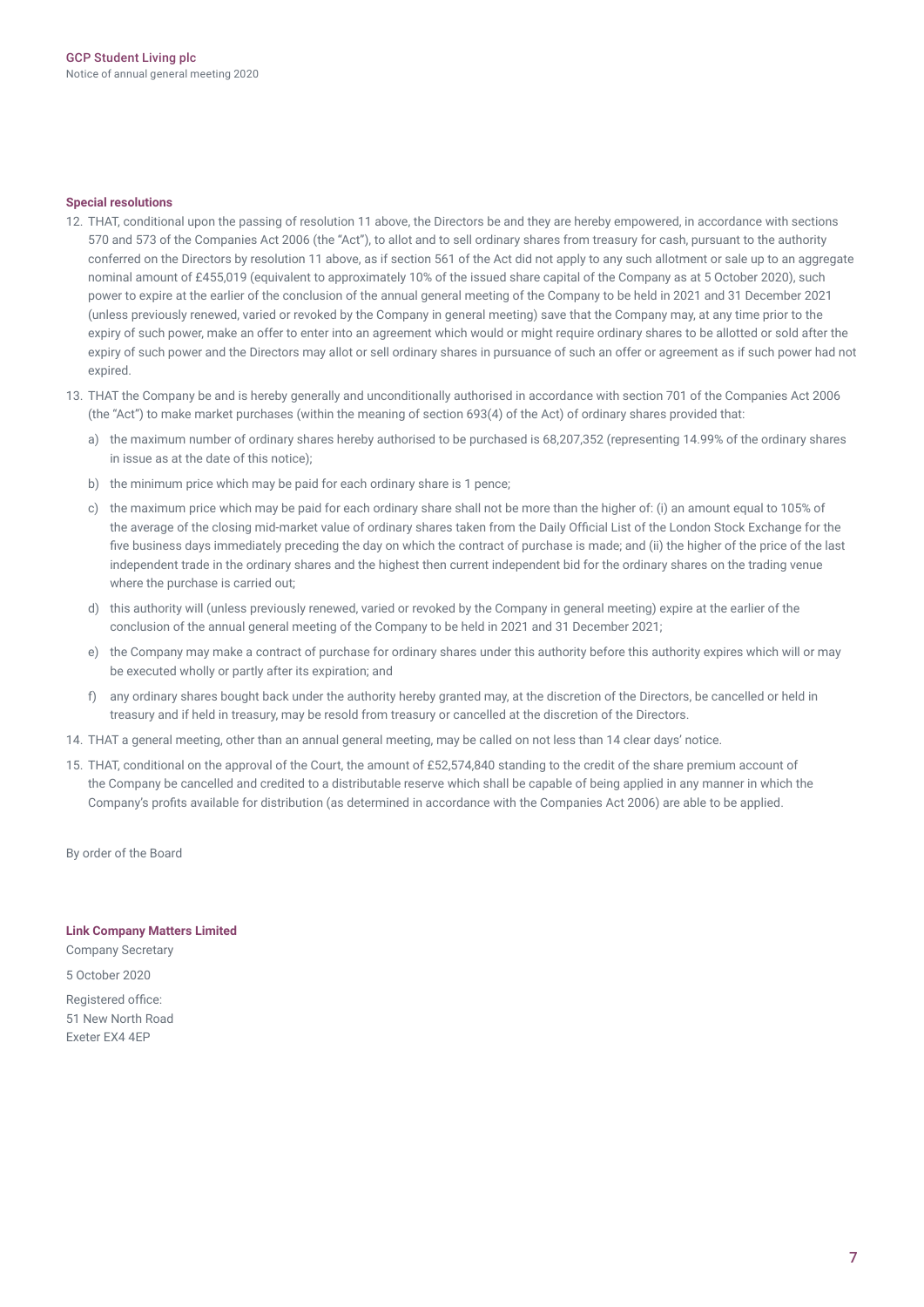# **NOTES**

1. A member entitled to vote at this meeting may appoint one or more persons as his/her proxy to attend, speak and vote on his/her behalf at the meeting. The Board encourages shareholders to vote electronically and, given the restrictions on attending the annual general meeting, to appoint the Chairman of the meeting as their proxy with their voting instructions. All valid proxy votes exercised by the Chairman, whether submitted electronically or in hard copy form, will be included in the polls to be taken at the meeting. To be effective, the proxy vote together with any power of attorney or other authority under which it is signed or a certified copy thereof, should be lodged at the office of the Company's Registrar, The Registry, PXS, 34 Beckenham Road, Beckenham, Kent, BR3 4TU no later than 12.00 noon on Monday, 2 November 2020.

Shareholders may submit their proxy vote electronically via the Registrar's website by visiting **www.signalshares.com**. From there, shareholders can log in to their Signal Shares account or register for Signal Shares by following the on-screen instructions. You will need to enter your Investor Code, which can be found on your share certificate or dividend tax voucher. For an electronic proxy to be valid, the appointment must be received by the Company's Registrar, Link Group, by no later than 12.00 noon on Monday, 2 November 2020.

If you need help with voting online, or require a paper proxy form, please contact our Registrar, Link Group, on 0371 664 0391 if calling from the UK, or +44 (0) 371 664 0391 if calling from outside of the UK, or email Link at enquiries@linkgroup.co.uk.

If you return more than one proxy appointment, either by paper or electronic communication, that received last by Link Group before the latest time for the receipt of proxies will take precedence. You are advised to read the terms and conditions of use carefully. Electronic communication facilities are open to all shareholders and those who use them will not be disadvantaged.

At the annual general meeting, all votes will be taken by a poll rather than on a show of hands. The termination of the authority of a person to act as proxy must be notified to the Company in writing. Amended instructions must be received by the Company's Registrar by the deadline for receipt of proxies.

A shareholder may appoint more than one proxy in relation to the meeting provided that each proxy is appointed to exercise the rights attached to a different ordinary share or ordinary shares held by that shareholder. A proxy need not be a shareholder of the Company. A failure to specify the number of shares to which each proxy appointment relates or specifying an aggregate number of shares in excess of those held by the member will result in the proxy appointment being invalid. Please indicate if the proxy instruction is one of multiple instructions being given. All proxy forms must be signed and should be returned together in the same envelope if possible.

In the case of joint holders, where more than one of the joint holders purports to appoint a proxy, only the appointment submitted by the most senior holder will be accepted. Seniority is determined by the order in which the names of the joint holders appear in the Company's Register of Members in respect of the joint holders (the first named being the most senior).

Only those ordinary shareholders registered in the register of members of the Company as at close of business on Monday, 2 November 2020 (the "specified time") shall be entitled to vote at the aforesaid annual general meeting in respect of the number of shares registered in their name at that time. Changes to entries on the relevant register of securities after close of business on Monday, 2 November 2020 shall be disregarded in determining the rights of any person to vote at the meeting. If the meeting is adjourned to a time not more than 48 hours after the specified time applicable to the original meeting, that time will also apply for the purpose of determining the entitlement of members to vote (and for the purpose of determining the number of votes they may cast) at the adjourned meeting. If however the meeting is adjourned for a longer period then, to be so entitled, members must be entered on the Company's register of members at the time which is 48 hours before the time fixed for the adjourned meeting, or if the Company gives notice of the adjourned meeting, at the time specified in that notice.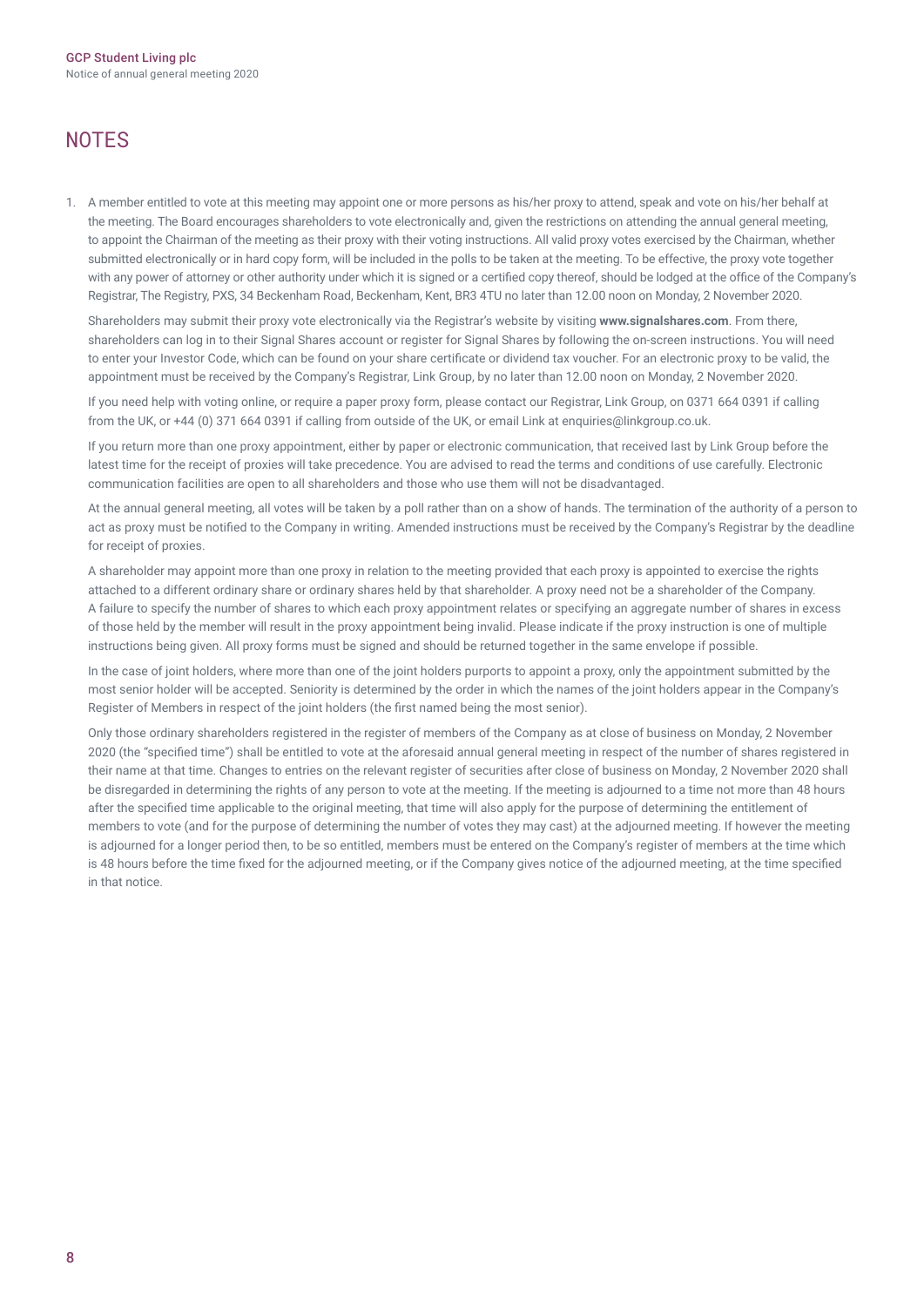2. Shareholders who hold their shares electronically may submit their votes through CREST. Instructions on how to vote through CREST can be found by accessing the following website: **www.euroclear.com/CREST**.

CREST members who wish to appoint a proxy or proxies by utilising the CREST electronic proxy appointment service may do so for this meeting and any adjournment thereof by following the procedures described in the CREST manual. CREST personal members or other CREST sponsored members, and those CREST members who have appointed a voting service provider(s), should refer to their CREST sponsor or voting service provider(s), who will be able to take the appropriate action on their behalf.

In order for a proxy appointment or instruction made by means of CREST to be valid, the appropriate CREST message (a "CREST Proxy Instruction") must be properly authenticated in accordance with Euroclear UK & Ireland Limited's specifications and must contain the information required for such instructions, as described in the CREST manual (available via **www.euroclear.com/CREST**). The message, in order to be valid, must be transmitted so as to be received by the Company's agent (ID RA10) by the latest time for receipt of proxy appointments specified in note 1 above. For this purpose, the time of receipt will be taken to be the time (as determined by the timestamp applied to the message by the CREST Applications Host) from which the Company's agent is able to retrieve the message by enquiry to CREST in the manner prescribed by CREST. After this time, any change of instructions to proxies appointed through CREST should be communicated to the appointee through other means. CREST members and, where applicable, their CREST sponsors or voting service providers should note that Euroclear UK & Ireland Limited does not make available special procedures in CREST for any particular messages. Normal system timings and limitations will therefore apply in relation to the input of CREST Proxy Instructions. It is the responsibility of the CREST member concerned to take (or, if the CREST member is a CREST personal member or sponsored member or has appointed a voting service provider(s), to procure that his CREST sponsor or voting service provider(s) take(s)) such action as shall be necessary to ensure that a message is transmitted by means of the CREST system by any particular time.

In this connection, CREST members and, where applicable, their CREST sponsors or voting service providers are referred, in particular, to those sections of the CREST manual concerning practical limitations of the CREST system and timings.

The Company may treat as invalid a CREST Proxy Instruction in the circumstances set out in Regulation 35(5) (a) of the Uncertificated Securities Regulations 2001.

- 3. A person to whom this notice is sent who is a person nominated under section 146 of the Companies Act 2006 to enjoy information rights (a "Nominated Person") may, under an agreement between him/her and the shareholder by whom he/she was nominated, have a right to be appointed (or to have someone else appointed) as a proxy for the annual general meeting. If a Nominated Person has no such proxy appointment right or does not wish to exercise it, he/she may, under any such agreement, have a right to give instructions to the shareholder as to the exercise of voting rights. The statements of the rights of members in relation to the appointment of proxies in note 1 above do not apply to a Nominated Person. The rights described in those notes can only be exercised by registered members of the Company.
- 4. Shareholders (and any proxies or representatives they appoint) agree, by attending the meeting, that they are expressly requesting and that they are willing to receive any communications (including communications relating to the Company's securities) made at the meeting.
- 5. As at 5 October 2020 (being the last business day prior to the publication of this notice), the Company's issued share capital amounted to 455,019,030 ordinary shares carrying one vote each. No shares were held in treasury. Therefore, the total voting rights of the Company as at the date of this notice of meeting were 455,019,030.
- 6. Any corporation which is a member may appoint one or more corporate representatives who may exercise on its behalf all of its powers as a member provided that they do not do so in relation to the same shares. However, before deciding to elect to appoint a corporate representative, members should take note of the restrictions on attending the annual general meeting. As a result of such restrictions, the Board encourages shareholders to appoint the Chairman of the meeting as their proxy with their voting instructions.
- 7. The Company must answer any question relating to the business being dealt with at the annual general meeting put by a member attending the meeting unless answering the question would interfere unduly with the preparation for the meeting or involve the disclosure of confidential information, or the answer has already been given on a website in the form of an answer to a question, or it is undesirable in the interests of the Company or the good order of the meeting that the question be answered. As set out on page 2, given that the Company is not permitting shareholders to attend the meeting, members are invited to submit questions to the Company Secretary by email to gcpstudentliving@linkgroup.co.uk.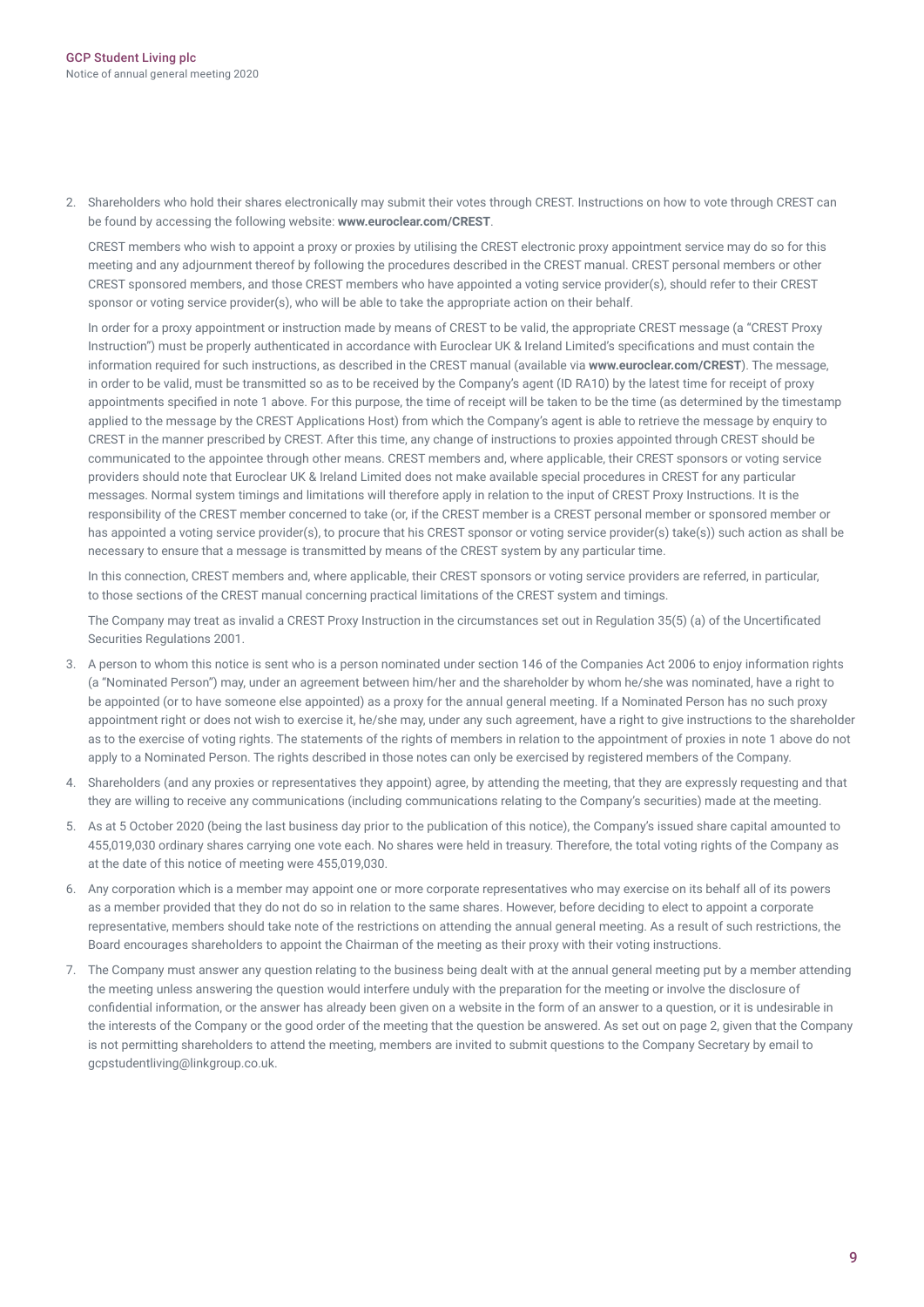# NOTES CONTINUED

- 8. Members should note that it is possible that, pursuant to requests made by members of the Company under section 527 of the Companies Act 2006, the Company may be required to publish on a website a statement setting out any matter relating to: (i) the audit of the Company's financial statements (including the Auditor's report and the conduct of the audit) that are to be laid before the annual general meeting; or (ii) any circumstances connected with an auditor of the Company ceasing to hold office since the previous meeting at which annual financial statements and reports were laid in accordance with section 437 of the Companies Act 2006. The Company may not require the members requesting any such website publication to pay its expenses in complying with sections 527 or 528 of the Companies Act 2006. Where the Company is required to place a statement on a website under section 527 of the Companies Act 2006, it must forward the statement to the Company's Auditor no later than the time when it makes the statement available on the website. The business which may be dealt with at the annual general meeting includes any statement that the Company has been required under section 527 of the Companies Act 2006 to publish on a website.
- 9. Members satisfying the thresholds in section 338 of the Companies Act 2006 may require the Company to give, to members of the Company entitled to receive notice of the annual general meeting, notice of a resolution which those members intend to move (and which may properly be moved) at the annual general meeting. A resolution may properly be moved at the annual general meeting unless (i) it would, if passed, be ineffective (whether by reason of any inconsistency with any enactment or the Company's constitution or otherwise); (ii) it is defamatory of any person; or (iii) it is frivolous or vexatious. A request made pursuant to this right may be in hard copy or electronic form, must identify the resolution of which notice is to be given, must be authenticated by the person(s) making it and must be received by the Company not later than six weeks before the date of the annual general meeting.
- 10. Members satisfying the thresholds in section 338A of the Companies Act 2006 may request the Company to include in the business to be dealt with at the annual general meeting any matter (other than a proposed resolution) which may properly be included in the business at the annual general meeting. A matter may properly be included in the business at the annual general meeting unless (i) it is defamatory of any person, or (ii) it is frivolous or vexatious. A request made pursuant to this right may be in hard copy or electronic form, must identify grounds for the request, must be authenticated by the person(s) making it and must be received by the Company not later than six weeks before the date of the annual general meeting.
- 11. Any person holding 3% or more of the total voting rights of the Company who appoints a person other than the chairman of the meeting as his/her proxy is to ensure that both he/she and his/her proxy comply with their respective disclosure obligations under the UK Disclosure Guidance and Transparency Rules.
- 12. In normal circumstances, copies of the letters of appointment of the Directors of the Company and existing articles of association would be available for inspection at the registered office of the Company during normal business hours on any weekday (Saturdays, Sundays and public holidays excepted) from the date of this notice until the conclusion of the annual general meeting and on the date of the annual general meeting at the location of the meeting from 11.45 am until the conclusion of the meeting. However, in light of the Covid-19 pandemic and the arrangements for this year's annual general meeting, please contact the Company Secretary at gcpstudentliving@linkgroup.co.uk in order that alternative arrangements can be made.
- 13. This notice, the information required by section 311A of the Companies Act 2006 and, if applicable, any members' statements, members' resolutions or members' matters of business received by the Company after the date of this notice, will be available on the Company's website at **www.gcpstudent.com**.
- 14. Members may not use any electronic address provided either in the notice of meeting or any related documents (including the form of proxy) to communicate with the Company for any purpose other than those expressly stated.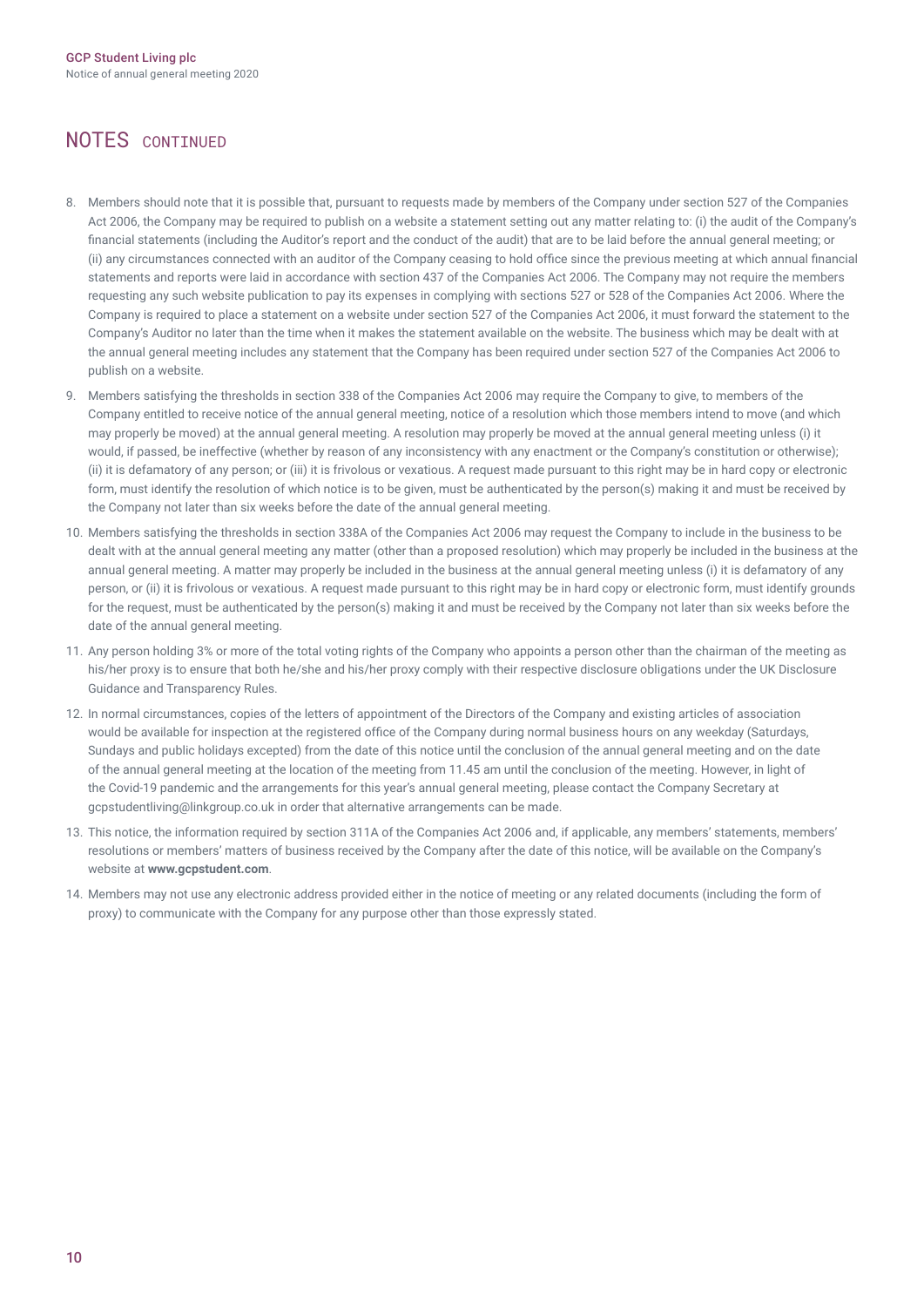GCP Student Living plc Notice of annual general meeting 2020